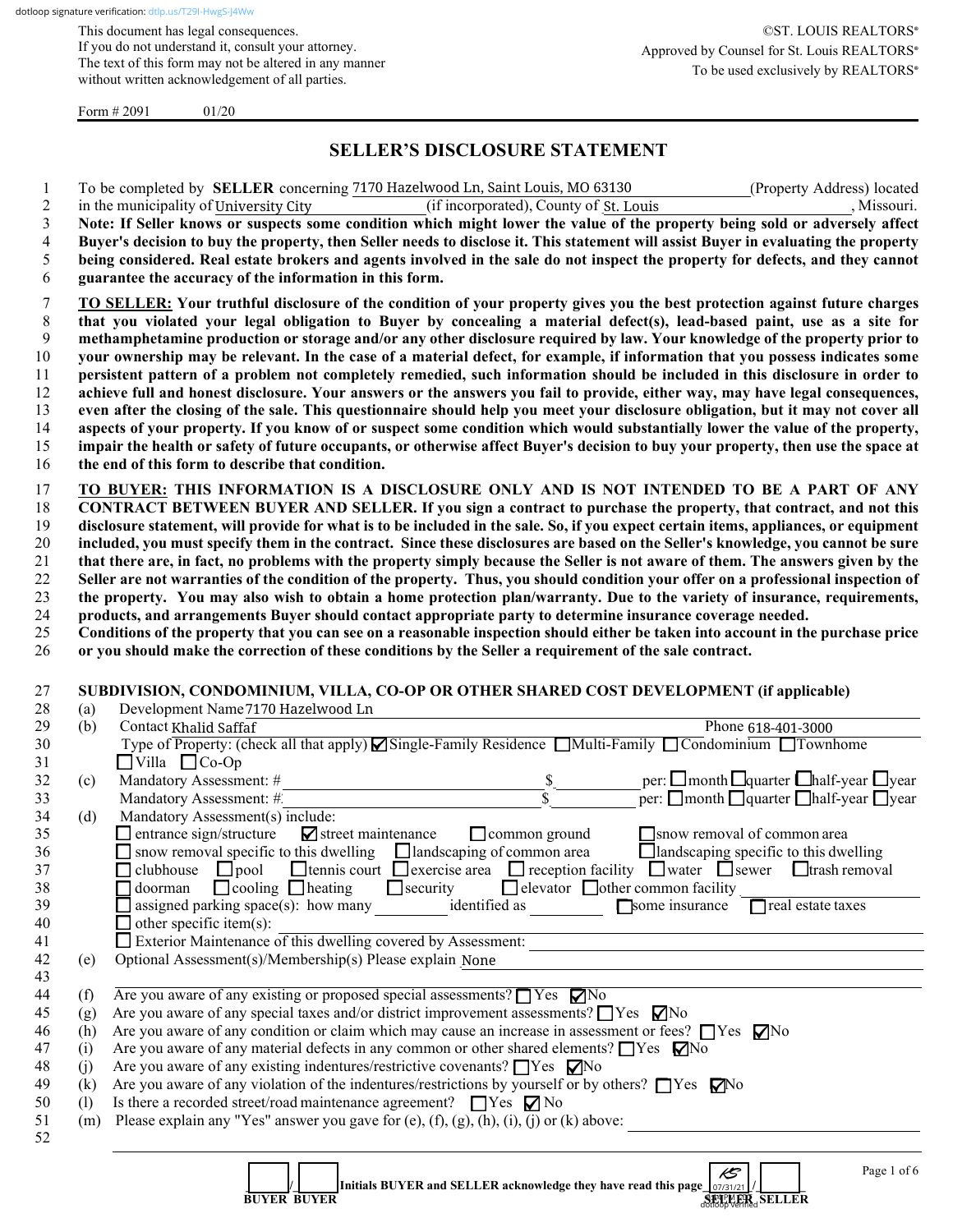dotloop signature verification: [dtlp.us/T29I-HwgS-J4Ww](https://dtlp.us/T29I-HwgS-J4Ww)

| 53<br>54   | <b>Utility</b> | <b>UTILITIES</b><br><b>Current Provider</b>                                                                                                                                                                                                                                |
|------------|----------------|----------------------------------------------------------------------------------------------------------------------------------------------------------------------------------------------------------------------------------------------------------------------------|
| 55         |                | Gas/Propane:Spire<br>if Propane, is tank $\Box$ Owned $\Box$ Leased                                                                                                                                                                                                        |
| 56         |                | Electric: Amerian                                                                                                                                                                                                                                                          |
| 57         |                | Water: American Water                                                                                                                                                                                                                                                      |
| 58         |                | Sewer: Metropol                                                                                                                                                                                                                                                            |
| 59         |                | Trash: University City                                                                                                                                                                                                                                                     |
| 60<br>61   |                | Recycle: University City<br>Internet: Charter                                                                                                                                                                                                                              |
| 62         |                | Phone: Charter                                                                                                                                                                                                                                                             |
| 63         |                | HEATING, COOLING AND VENTILATING (Seller is not agreeing that all items checked are being offered for sale.)                                                                                                                                                               |
| 64         | (a)            | Heating Equipment: Ø Forced Air Hot Water Radiators OSteam Radiators O Radiant O Baseboard                                                                                                                                                                                 |
| 65         | (b)            | Source of heating: □Electric□ Natural Gas □ Propane □ Fuel Oil □ Other                                                                                                                                                                                                     |
| 66         | (c)            | $\frac{1}{\text{Type of air conditioning:} \text{ Electric } \blacksquare \text{ Neural Class } \blacksquare \text{Fourier}}$<br>Type of air conditioning: $\blacksquare$ Central Electric $\blacksquare$ Central Gas $\blacksquare$ Window/Wall (Number of window units ) |
| 67         | (d)            | Areas of house not served by central heating/cooling:<br>Additional: Humidifier IElectronic Air Filter IMedia Filter IAttic Fan IOther:                                                                                                                                    |
| 68<br>69   | (e)<br>(f)     | Are you aware of any problems or repairs needed with any item in this section? $\Box$ Yes $\Box$ No If "Yes", please explain                                                                                                                                               |
| 70         |                |                                                                                                                                                                                                                                                                            |
| 71         | (g)            | Other details:                                                                                                                                                                                                                                                             |
| 72         |                | <b>FIREPLACE(S)</b>                                                                                                                                                                                                                                                        |
| 73         | (a)            | Type of fireplace: IWood Burning IVented Gas Logs IVent Free Gas Logs IWood Burning Stove INatural Gas IPropane                                                                                                                                                            |
| 74         | (b)            | Type of flues/venting:                                                                                                                                                                                                                                                     |
| 75         |                | $\Box$ Functional: (properly vented for wood burning and vented gas logs) Number of fireplace(s) 0 Location(s)                                                                                                                                                             |
| 76<br>77   |                | ■ Non-Functional: Number of fireplace(s) Location(s) Please explain<br>Are you aware of any problems or repairs needed with any item in this section? $\Box$ Yes $\Box$ No If "Yes", please explain                                                                        |
| 78         | (c)            |                                                                                                                                                                                                                                                                            |
| 79         |                | PLUMBING SYSTEM, FIXTURES AND EQUIPMENT; POOL/SPA/POND/LAKE/HOT TUB                                                                                                                                                                                                        |
| 80         | (a)            | Water Heater: Electric Matural Gas Propane Tankless Other:                                                                                                                                                                                                                 |
| 81         | (b)            | Ice maker supply line: $\blacksquare$ Yes $\blacksquare$ No                                                                                                                                                                                                                |
| 82         | (c)            | Jet Tub: $\Box$ Yes $\nabla$ No                                                                                                                                                                                                                                            |
| 83         | (d)            | Swimming Pool/Spa/Hot Tub: ■ Yes ■ No                                                                                                                                                                                                                                      |
| 84<br>85   | (e)            | (If Yes, attach Form #2180, Pool/Spa/Pond/Lake Addendum to Seller's Disclosure Statement)<br>Lawn Sprinkler System: $\Box$ Yes $\Box$ No If yes, date of last backflow device inspection certificate:                                                                      |
| 86         | (f)            | Are you aware of any problems or repairs needed in the plumbing system? TYes Mo If "Yes", please explain                                                                                                                                                                   |
| 87         |                |                                                                                                                                                                                                                                                                            |
| 88         |                | WATER (If well exists, attach Form #2165, Septic/Well Addendum to Seller's Disclosure Statement)                                                                                                                                                                           |
| 89         |                | (a) What is the source of your drinking water? $\blacksquare$ Public $\blacksquare$ Community $\blacksquare$ Well $\blacksquare$ Other (explain)                                                                                                                           |
| 90         | (b)            | If Public, identify the utility company: American Water                                                                                                                                                                                                                    |
| 91         | (c)            | Do you have a softener, filter or other purification system? $Yes$ No Dwned Leased/Lease Information                                                                                                                                                                       |
| 92<br>93   | (d)            | Are you aware of any problems relating to the water system including the quality or source of water or any components such as<br>the curb stop box? $\Box$ Yes $\Box$ No If "Yes", please explain                                                                          |
| 94         |                | SEWERAGE (If Septic or Aerator exists, attach Form #2165, Septic/Well Addendum to Seller's Disclosure Statement)                                                                                                                                                           |
| 95         | (a)            | What is the type of sewerage system to which the house is connected? $\Box$ Public $\Box$ Private $\Box$ Septic $\Box$ Aerator $\Box$ Other                                                                                                                                |
| 96         |                | If "Other" please explain                                                                                                                                                                                                                                                  |
| 97         | (b)            | Is there a sewerage lift system? $\Box$ Yes $\Box$ No If "Yes", is it in good working condition? $\Box$ Yes $\Box$ No                                                                                                                                                      |
| 98         | (c)            | When was the septic/aerator system last serviced?<br>Are you aware of any leaks, backups, open drain lines or other problems relating to the sewerage system? TYes No                                                                                                      |
| 99<br>100  | (d)            | If "Yes", please explain                                                                                                                                                                                                                                                   |
| 101        |                | APPLIANCES (Seller is not agreeing that all items checked are being offered for sale.)                                                                                                                                                                                     |
| 102        | (a)            | Electrical Appliances and Equipment: $\Box$ Electric Stove/Range/Cook top $\Box$ Oven $\Box$ Built-in Microwave Oven                                                                                                                                                       |
| 103        |                | Dishwasher<br>Garbage Disposal<br>Trash Compactor<br>$\blacksquare$ Wired smoke alarms $\blacksquare$ Electric dryer (hook up)                                                                                                                                             |
| 104        |                | $\Box$ Ceiling Fan(s) $\Box$ Intercom System $\Box$ Central Vacuum System $\Box$ Other                                                                                                                                                                                     |
| 105        | (b)            | Gas Appliances & Equipment: ⊠ Natural Gas □ Propane                                                                                                                                                                                                                        |
| 106<br>107 |                | ○ Oven ○ Gas Stove/Range/Cook top △ Exterior Lights □ Barbecue △ Water heater □ Tankless Water Heater<br>$\Box$ Gas dryer (hook up) $\Box$ Other                                                                                                                           |
|            |                |                                                                                                                                                                                                                                                                            |
| 108<br>109 | (c)            | ⊠ Cable Wiring ØPhone Wiring Ø Network/Data Wiring<br>Other Equipment: TV Antenna<br>$\blacktriangleright$ Electric Garage Door Opener(s)<br>Number of controls                                                                                                            |
| 110        |                | Security Alarm System Owned Leased /Lease information:                                                                                                                                                                                                                     |
|            |                | $\mathcal{E}$<br>Page 2 of 6                                                                                                                                                                                                                                               |
|            |                | Initials BUYER and SELLER acknowledge they have read this page 07/31/21                                                                                                                                                                                                    |
|            |                | <b>SELVER SELLER</b><br><b>BUYER BUYER</b>                                                                                                                                                                                                                                 |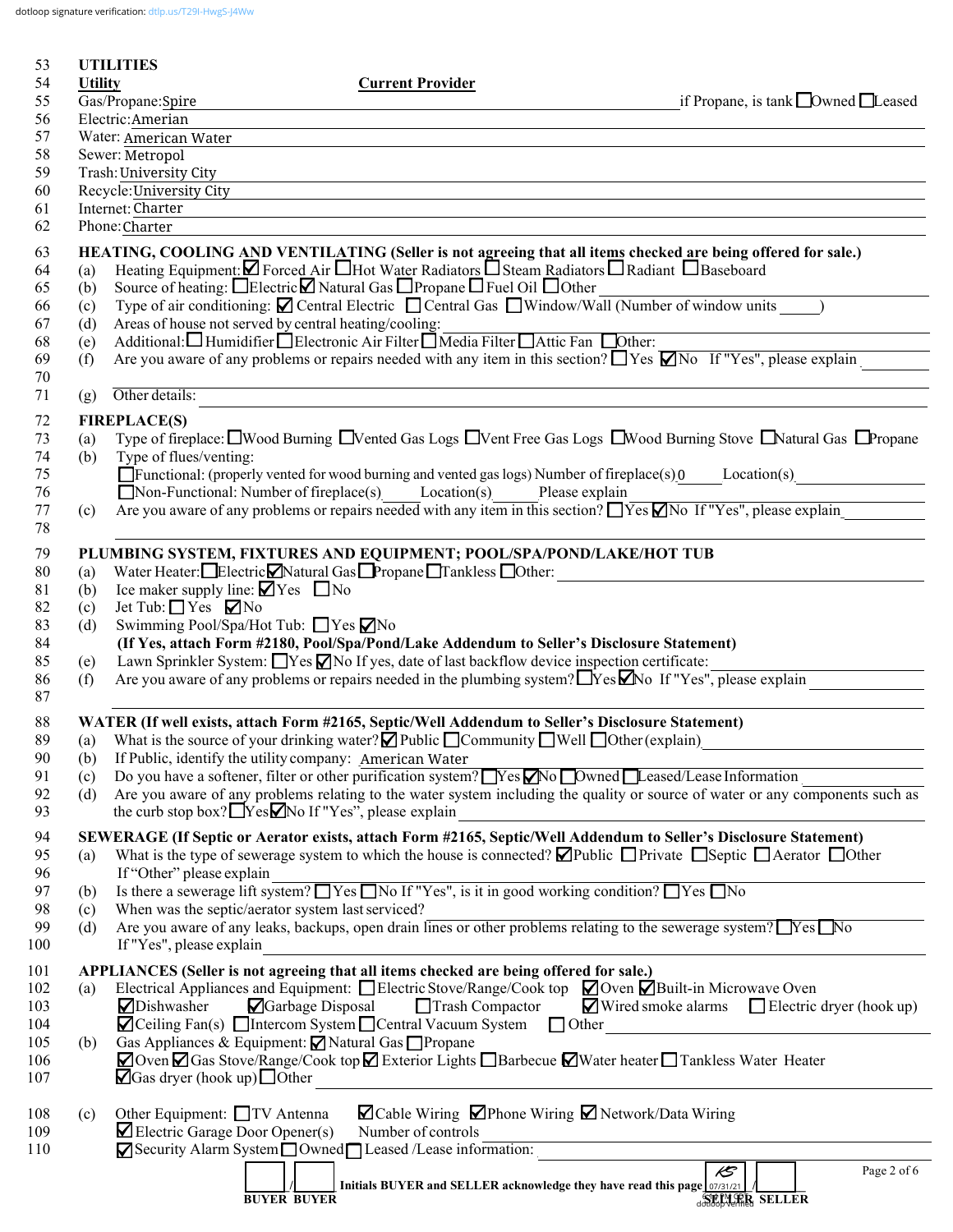|            | $\Box$ Satellite Dish $\Box$ Owned $\Box$ Leased/LeaseInformation:                                                                                                                                                                                                                                                                                                                                                                                                                                                                                 |
|------------|----------------------------------------------------------------------------------------------------------------------------------------------------------------------------------------------------------------------------------------------------------------------------------------------------------------------------------------------------------------------------------------------------------------------------------------------------------------------------------------------------------------------------------------------------|
|            |                                                                                                                                                                                                                                                                                                                                                                                                                                                                                                                                                    |
| (d)        |                                                                                                                                                                                                                                                                                                                                                                                                                                                                                                                                                    |
|            | <b>ELECTRICAL</b>                                                                                                                                                                                                                                                                                                                                                                                                                                                                                                                                  |
|            | Type of service panel: $\Box$ Fuses $\Box$ Circuit Breakers $\Box$ Other: $\Box$ (a) Type of wiring: $\Box$ Copper $\Box$ Aluminum $\Box$ Knob and Tube $\Box$ Unknown                                                                                                                                                                                                                                                                                                                                                                             |
|            |                                                                                                                                                                                                                                                                                                                                                                                                                                                                                                                                                    |
| (b)        | Are you aware of any problems or repairs needed in the electrical system? $\Box$ Yes $\Box$ No If "Yes", please explain                                                                                                                                                                                                                                                                                                                                                                                                                            |
|            | ROOF, GUTTERS AND DOWNSPOUTS                                                                                                                                                                                                                                                                                                                                                                                                                                                                                                                       |
| (a)        | What is the approximate age of the roof? $1$ Years. Documented? $\blacksquare$ Yes $\blacksquare$ No                                                                                                                                                                                                                                                                                                                                                                                                                                               |
| (b)        |                                                                                                                                                                                                                                                                                                                                                                                                                                                                                                                                                    |
| (c)        | Has the roof been repaired, recovered or any portion of it replaced or recovered during your ownership? $\blacktriangledown$ Yes $\blacktriangledown$ No If "Yes",                                                                                                                                                                                                                                                                                                                                                                                 |
|            | please explain                                                                                                                                                                                                                                                                                                                                                                                                                                                                                                                                     |
| (d)        | please explain<br>Are you aware of any problems with the roof, gutters or downspouts? No If "Yes", please explain                                                                                                                                                                                                                                                                                                                                                                                                                                  |
|            | <b>CONSTRUCTION</b>                                                                                                                                                                                                                                                                                                                                                                                                                                                                                                                                |
| (a)        | Are you aware of any problems with the footing, foundation walls, sub-floor, interior and exterior walls, roof construction,                                                                                                                                                                                                                                                                                                                                                                                                                       |
|            | decks/porches or other load bearing components? Tyes Mo If "Yes" please describe in detail<br><u> 1980 - Andrea Station Books, amerikansk politik (d. 1980)</u>                                                                                                                                                                                                                                                                                                                                                                                    |
|            | (b) Are you aware of any repairs to any of the building elements listed in (a) above? $\Box$ Yes $\Box$ No If "Yes", please describe the                                                                                                                                                                                                                                                                                                                                                                                                           |
|            | location, extent, date and name of the person/company who did the repair or control effort                                                                                                                                                                                                                                                                                                                                                                                                                                                         |
| (c)        | Are you aware that any of the work in (b) above was completed without required permits? $\Box$ Yes $\nabla$ No                                                                                                                                                                                                                                                                                                                                                                                                                                     |
|            | List all significant additions, modifications, renovations, & alterations to the property during your ownership:                                                                                                                                                                                                                                                                                                                                                                                                                                   |
| (d)        |                                                                                                                                                                                                                                                                                                                                                                                                                                                                                                                                                    |
| (e)        | Were required permits obtained for the work in (d) above? $\Box$ Yes $\Box$ No                                                                                                                                                                                                                                                                                                                                                                                                                                                                     |
| (a)        | <b>BASEMENT AND CRAWL SPACE (Complete only if applicable)</b><br>$\Box$ Sump pit $\Box$ Sump pit and pump                                                                                                                                                                                                                                                                                                                                                                                                                                          |
| (b)<br>(c) | Stone Cinder Block Wood<br>Type of foundation: $\blacksquare$ Concrete<br>describe in detail                                                                                                                                                                                                                                                                                                                                                                                                                                                       |
|            | <u> 1989 - Johann Stein, marwolaethau a bhann an t-Amhain an t-Amhain an t-Amhain an t-Amhain an t-Amhain an t-A</u>                                                                                                                                                                                                                                                                                                                                                                                                                               |
| (d)        | Are you aware of any repairs or other attempts to control any water or dampness problem in the basement or crawl space?<br>effort<br>the contract of the contract of the contract of the contract of the contract of the contract of the contract of                                                                                                                                                                                                                                                                                               |
|            |                                                                                                                                                                                                                                                                                                                                                                                                                                                                                                                                                    |
|            | PESTS OR TERMITES/WOOD DESTROYING INSECTS                                                                                                                                                                                                                                                                                                                                                                                                                                                                                                          |
| (a)<br>(b) | Are you aware of any pests or termites/wood destroying insects impacting the property and improvements? $\Box$ Yes $\Box$ No                                                                                                                                                                                                                                                                                                                                                                                                                       |
| (c)        | Are you aware of any uncorrected damage to the property caused by pests or termites/wood destroying insects? $\Box$ Yes $\Box$ No<br>Is your property currently under a warranty contract by a licensed pest/termite control company? $\Box$ Yes $\Box$ No                                                                                                                                                                                                                                                                                         |
| (d)        | Are you aware of any pest/termite control reports for the property? $\Box$ Yes $\nabla$ No                                                                                                                                                                                                                                                                                                                                                                                                                                                         |
| (e)        | Are you aware of any pest/termite control treatments to the property? $\Box$ Yes $\nabla$ No                                                                                                                                                                                                                                                                                                                                                                                                                                                       |
| (f)        |                                                                                                                                                                                                                                                                                                                                                                                                                                                                                                                                                    |
|            |                                                                                                                                                                                                                                                                                                                                                                                                                                                                                                                                                    |
| (a)        | <b>SOIL AND DRAINAGE</b>                                                                                                                                                                                                                                                                                                                                                                                                                                                                                                                           |
| (b)        | Are you aware of any fill, expansive soil or sinkholes on the property or that may affect the property? $\Box$ Yes $\Box$ No                                                                                                                                                                                                                                                                                                                                                                                                                       |
| (c)        | property? $\Box$ Yes $\nabla$ No                                                                                                                                                                                                                                                                                                                                                                                                                                                                                                                   |
|            | Are you aware of any dampness, water accumulation or leakage, in the basement or crawl space? No If "Yes", please<br>□Yes □No If "Yes", please describe the location, extent, date and name of the person/company who did the repair or control<br>Are you aware of any soil, earth movement, flood, drainage or grading problems on the property or that may affect the<br>Are you aware of any past, present or proposed mining, strip-mining, or any other excavations on the property or that may affect<br>the property? $\Box$ Yes $\Box$ No |
| (d)        |                                                                                                                                                                                                                                                                                                                                                                                                                                                                                                                                                    |
|            |                                                                                                                                                                                                                                                                                                                                                                                                                                                                                                                                                    |
| (e)        | Are you aware of any Post-construction Stormwater Best Management Practices (BMPs) on the property? (BMPs are private<br>stormwater management facilities which include a recorded formal Maintenance Agreement with the Metropolitan Sewer District,<br>e.g. retention ponds, rain gardens, sand filters, permeable pavement) $\Box$ Yes $\nabla$ No                                                                                                                                                                                              |

|                    | Initials BUYER and SELLER acknowledge they have read this page $\frac{1}{27}$ |                      |  |
|--------------------|-------------------------------------------------------------------------------|----------------------|--|
| <b>BUYER BUYER</b> |                                                                               | <b>SELLER SELLER</b> |  |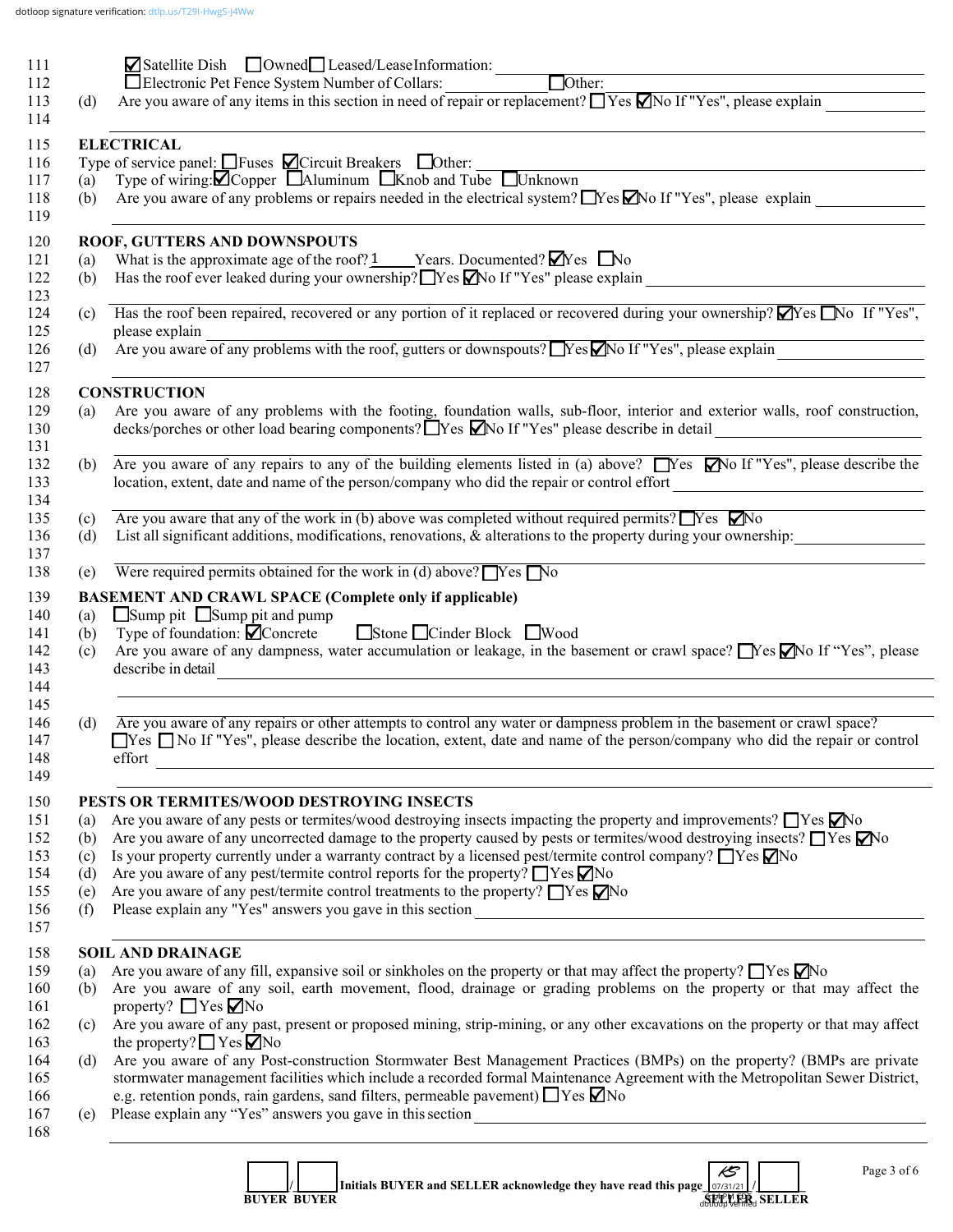# 169 **HAZARDOUS SUBSTANCES/OTHER ENVIRONMENTAL CONCERNS**<br>170 (a) Lead: (Note: Production of lead-based naint was banned in 1978, See Disclose

| 170<br>171 |     | (a) Lead: (Note: Production of lead-based paint was banned in 1978. See Disclosure of Information and Acknowledgement Lead Based<br>Paint and/or Lead-Based Paint Hazards, form #2049.)                                                              |
|------------|-----|------------------------------------------------------------------------------------------------------------------------------------------------------------------------------------------------------------------------------------------------------|
| 172        |     | (1) Are you aware of the presence of any lead hazards (such as paint, water supply lines, etc.) on the property? $\Box$ Yes $\Box$ No                                                                                                                |
| 173        |     | (2) Are you aware if it has ever been covered or removed? $\Box$ Yes $\Box$ No                                                                                                                                                                       |
| 174<br>175 |     | (3) Are you aware if the property has been tested for lead? $\Box$ Yes $\Box$ No If "Yes", please give date performed, type of test and test<br>results                                                                                              |
| 176        |     | (4) Please explain any "Yes" answers you gave in this section                                                                                                                                                                                        |
| 177        |     |                                                                                                                                                                                                                                                      |
| 178        |     | (b) Asbestos Materials                                                                                                                                                                                                                               |
| 179        |     | (1) Are you aware of the presence of asbestos materials on the property, such as roof shingles, siding, insulation, ceiling, flooring,                                                                                                               |
| 180        |     | pipe wrap, etc.? $\Box$ Yes $\Box$ No                                                                                                                                                                                                                |
| 181        |     | (2) Are you aware of any asbestos material that has been encapsulated or removed? $\Box$ Yes $\Box$ No<br>(3) Are you aware if the property has been tested for the presence of asbestos? $\Box$ Yes $\Box$ No If "Yes", please give date performed, |
| 182        |     | type of test and test results                                                                                                                                                                                                                        |
| 183        |     | type of test and test results<br>(4) Please explain any "Yes" answers you gave in this section                                                                                                                                                       |
| 184<br>185 |     |                                                                                                                                                                                                                                                      |
| 186        |     | (c) Mold                                                                                                                                                                                                                                             |
| 187        |     | (1) Are you aware of the presence of any mold on the property? $\Box$ Yes $\Box$ No                                                                                                                                                                  |
| 188        |     | (2) Are you aware of anything with mold on the property that has ever been covered or removed? $\Box$ Yes $\Box$ No                                                                                                                                  |
| 189        |     | (3) Are you aware if the property has ever been tested for the presence of mold? These $\Box$ No If "Yes", please give date performed,                                                                                                               |
| 190        |     | type of test and test results                                                                                                                                                                                                                        |
| 191        |     | type of test and test results<br>(4) Please explain any "Yes" answers you gave in this section                                                                                                                                                       |
| 192        |     |                                                                                                                                                                                                                                                      |
| 193        |     | (d) Radon                                                                                                                                                                                                                                            |
| 194        |     | (1) Are you aware if the property has been tested for radon gas? $\Box$ Yes $\Box$ No If "Yes", please give date performed, type of test                                                                                                             |
| 195        |     | and test results                                                                                                                                                                                                                                     |
| 196        |     | (2) Are you aware if the property has ever been mitigated for radon gas? $\Box$ Yes $\Box$ No If "Yes", please provide the date and name                                                                                                             |
| 197        |     | of the person/company who did the mitigation<br><u> 1989 - Johann Stoff, Amerikaansk politiker († 1908)</u>                                                                                                                                          |
| 198        | (e) | Methamphetamine                                                                                                                                                                                                                                      |
| 199        |     | Are you aware if the property is or was used as a lab, production or storage site for methamphetamine or was the residence of                                                                                                                        |
| 200        |     | a person convicted of a crime related to methamphetamine or a derivative controlled substance related thereto?                                                                                                                                       |
| 201        |     | □ YesΩ No If "Yes", Section 442.606 RSMo requires you to disclose such facts in writing, please explain                                                                                                                                              |
| 202        |     |                                                                                                                                                                                                                                                      |
| 203        | (f) | Waste Disposal Site or Demolition Landfill (permitted or unpermitted)                                                                                                                                                                                |
| 204        |     | Are you aware of any permitted or unpermitted solid waste disposal site or demolition landfill on the property? $\Box$ Yes $\Box$ No                                                                                                                 |
| 205        |     | If "Yes", Section 260.213 RSMo requires you to disclose the location of any such site on the property. Please provide such                                                                                                                           |
| 206<br>207 |     | information.                                                                                                                                                                                                                                         |
| 208        |     | Note: If Seller checks "Yes", Buyer may be assuming liability to the State for any remedial action at the property.                                                                                                                                  |
| 209        | (g) | Radioactive or Hazardous Materials                                                                                                                                                                                                                   |
| 210        |     | Have you ever received a report stating affirmatively that the property is or was previously contaminated with radioactive                                                                                                                           |
| 211        |     | material or other hazardous material? $\Box$ Yes $\Box$ No If "Yes", Section 442.055 RSMo requires you to disclose such knowledge                                                                                                                    |
| 212        |     | in writing. Please provide such information, including a copy of such report, if available.                                                                                                                                                          |
| 213        |     |                                                                                                                                                                                                                                                      |
| 214        |     | (h) Other Environmental Concerns                                                                                                                                                                                                                     |
| 215        |     | Are you aware of any other environmental concerns that may affect the property such as polychlorinated biphenyls (PCB's),                                                                                                                            |
| 216        |     | electro-magnetic fields (EMF's), underground fuel tanks, unused septic or storage tanks, etc.? ■ Yes ■ No If "Yes", please                                                                                                                           |
| 217        |     | explain                                                                                                                                                                                                                                              |
| 218        |     |                                                                                                                                                                                                                                                      |
| 219        |     | <b>SURVEY AND ZONING</b>                                                                                                                                                                                                                             |
| 220        | (a) | Are you aware of any shared or common features with adjoining properties? $\Box$ Yes $\Box$ No                                                                                                                                                       |
| 221        | (b) | Are you aware of any rights of way, unrecorded easements, or encroachments, which affect the property? $\Box$ Yes $\Box$ No                                                                                                                          |
| 222        | (c) | Is any portion of the property located within the 100-year flood hazard area (flood plain)? $\Box$ Yes $\Box$ No                                                                                                                                     |
| 223        |     | (d) Do you have a survey of the property? $\Box$ Yes $\Box$ No (If "Yes", please attach) Does it include all existing improvements on the                                                                                                            |
| 224        |     | property? $\Box$ Yes $\Box$ No                                                                                                                                                                                                                       |
| 225        |     | (e) Are you aware of any violations of local, state, or federal laws/regulations, including zoning, relating to the property? $\Box$ Yes $\Box$ No                                                                                                   |
| 226        |     | (f) Please explain any "Yes" answers you gave in this section<br><u> 1980 - Andrea Station Barbara, amerikan personal (h. 1980).</u>                                                                                                                 |
| 227        |     |                                                                                                                                                                                                                                                      |
|            |     | Page 4 of 6<br>$\mathcal{E}$                                                                                                                                                                                                                         |
|            |     |                                                                                                                                                                                                                                                      |

|                    | Initials BUYER and SELLER acknowledge they have read this page   07/31/21   / |                       |  |
|--------------------|-------------------------------------------------------------------------------|-----------------------|--|
| <b>BUYER BUYER</b> |                                                                               | <b>STEP PR SELLER</b> |  |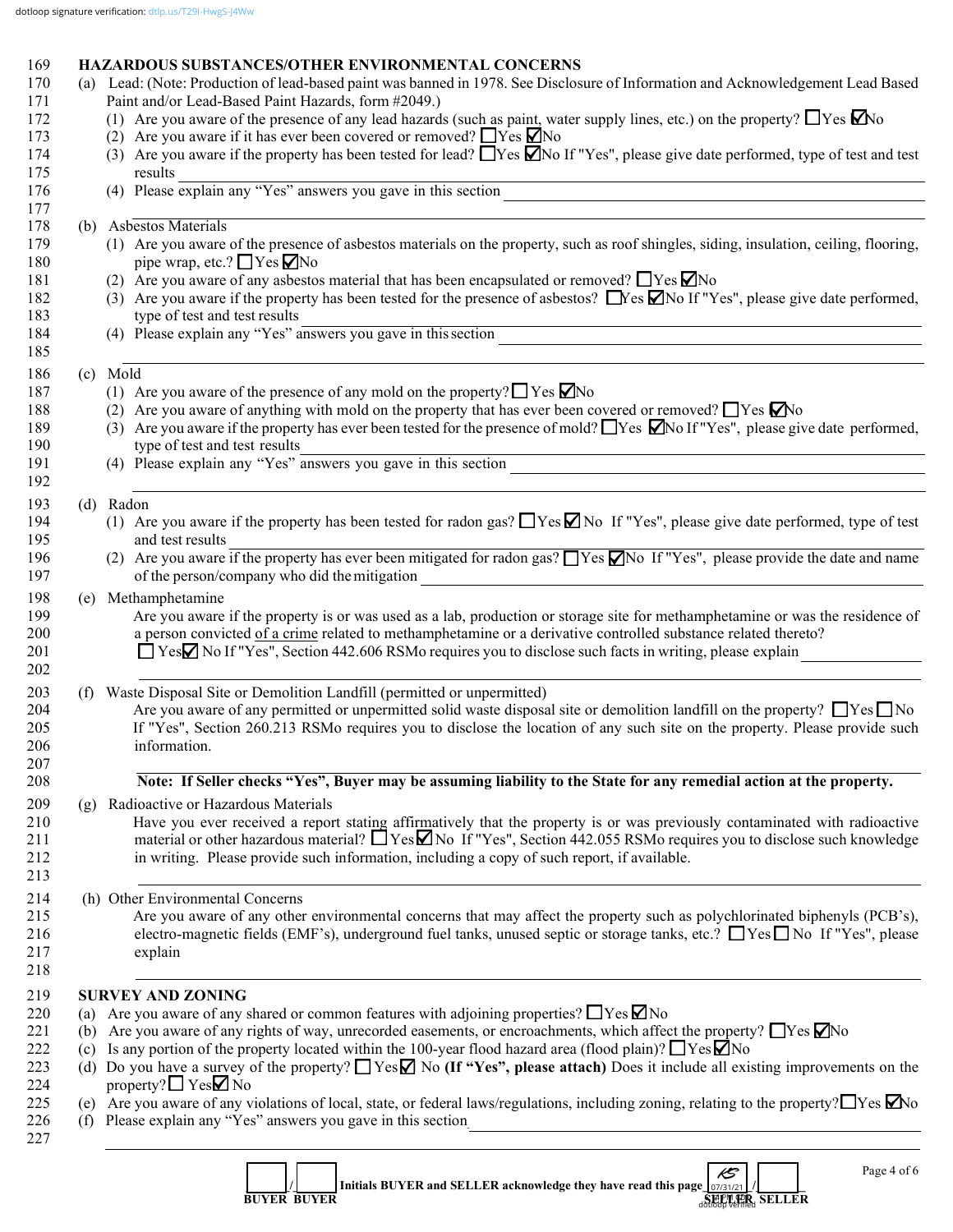231 \_\_\_\_\_\_\_\_\_\_\_\_\_\_\_\_\_\_\_\_\_\_\_\_\_\_\_\_\_\_\_\_\_\_\_\_\_\_\_\_\_\_\_\_\_\_\_\_\_\_\_\_\_\_\_\_\_\_\_\_\_\_\_\_\_\_\_\_\_\_\_\_\_\_\_\_\_\_\_\_\_\_\_\_\_\_\_\_\_\_\_\_\_\_\_\_\_\_\_\_\_\_\_\_\_\_\_\_

#### 228 **INSURANCE**

| 229 Are you aware of any claims that have been filed for damages to the property? $\Box$ Yes $\Box$ No If "Yes", please provide the following |
|-----------------------------------------------------------------------------------------------------------------------------------------------|
| 230 information: date of claim, description of claim, repairs and/or replacements completed                                                   |

| 232 |          |                                                                                                                                                                                                                                  |
|-----|----------|----------------------------------------------------------------------------------------------------------------------------------------------------------------------------------------------------------------------------------|
| 233 |          |                                                                                                                                                                                                                                  |
| 234 |          | <b>MISCELLANEOUS</b>                                                                                                                                                                                                             |
| 235 | (a)      | The approximate age of the residence is years. The Seller has occupied the property from<br>to                                                                                                                                   |
| 236 | (b)      | Has the property been continuously occupied during the last twelve months? $\blacksquare$ Yes $\blacksquare$ No If "No", please explain                                                                                          |
|     | (c)      | Is the property located in an area that requires any compliance inspection(s) including municipality, conservation, fire district or<br>any other required governmental authority? $\Box$ Yes $\Box$ No If "Yes", please explain |
|     | (d)      | Is the property located in an area that requires any specific disclosure(s) from the city or county? $\Box$ Yes $\Box$ No If "Yes", please<br>explain                                                                            |
|     | (e)      | Is the property designated as a historical home or located in a historic district? $\Box$ Yes $\Box$ No If "Yes", please explain                                                                                                 |
|     | (f)      | $\overline{Is$ property tax abated? $\Box$ Yes $\Box$ No Expiration date<br>Attach documentation from taxing authority.                                                                                                          |
|     | (g)      | Are you aware of any pets having been kept in or on the property? $\Box$ Yes $\Box$ No If "Yes" please explain                                                                                                                   |
|     |          |                                                                                                                                                                                                                                  |
|     | (h)      | Is the Buyer being offered a protection plan/home warranty at closing at Seller's expense? $\Box$ Yes $\Box$ No (If "Yes", please attach)                                                                                        |
|     | (i)      | Are you aware of any inoperable windows or doors, broken thermal seals, or cracked/broken glass? $\Box$ Yes $\Box$ No                                                                                                            |
|     | (i)      | Are you aware if carpet has been laid over a damaged wood floor? $\Box$ Yes $\nabla$ No                                                                                                                                          |
|     | $\rm(k)$ | Are you aware of any existing or threatened legal action affecting the property? $\Box$ Yes $\Box$ No                                                                                                                            |
|     | (1)      | Are you aware of any consent required of anyone other than the signer(s) of this form to convey title to the property? $\Box$ Yes $\Box$ No                                                                                      |
|     | (m)      | Please explain any "Yes" answers you gave for $(i)$ , $(j)$ , $(k)$ , or $(l)$ above                                                                                                                                             |
|     |          |                                                                                                                                                                                                                                  |

## 255 **Additional Comments:**

### $256$  $257$ 258 \_\_\_\_\_\_\_\_\_\_\_\_\_\_\_\_\_\_\_\_\_\_\_\_\_\_\_\_\_\_\_\_\_\_\_\_\_\_\_\_\_\_\_\_\_\_\_\_\_\_\_\_\_\_\_\_\_\_\_\_\_\_\_\_\_\_\_\_\_\_\_\_\_\_\_\_\_\_\_\_\_\_\_\_\_\_\_\_\_\_\_\_\_\_\_\_\_\_\_\_\_\_\_\_\_\_\_\_  $259$   $\overline{\phantom{a}}$ 260 \_\_\_\_\_\_\_\_\_\_\_\_\_\_\_\_\_\_\_\_\_\_\_\_\_\_\_\_\_\_\_\_\_\_\_\_\_\_\_\_\_\_\_\_\_\_\_\_\_\_\_\_\_\_\_\_\_\_\_\_\_\_\_\_\_\_\_\_\_\_\_\_\_\_\_\_\_\_\_\_\_\_\_\_\_\_\_\_\_\_\_\_\_\_\_\_\_\_\_\_\_\_\_\_\_\_\_\_

261 Seller attaches the following document(s): \_\_\_\_\_\_\_\_\_\_\_\_\_\_\_\_\_\_\_\_\_\_\_\_\_\_\_\_\_\_\_\_\_\_